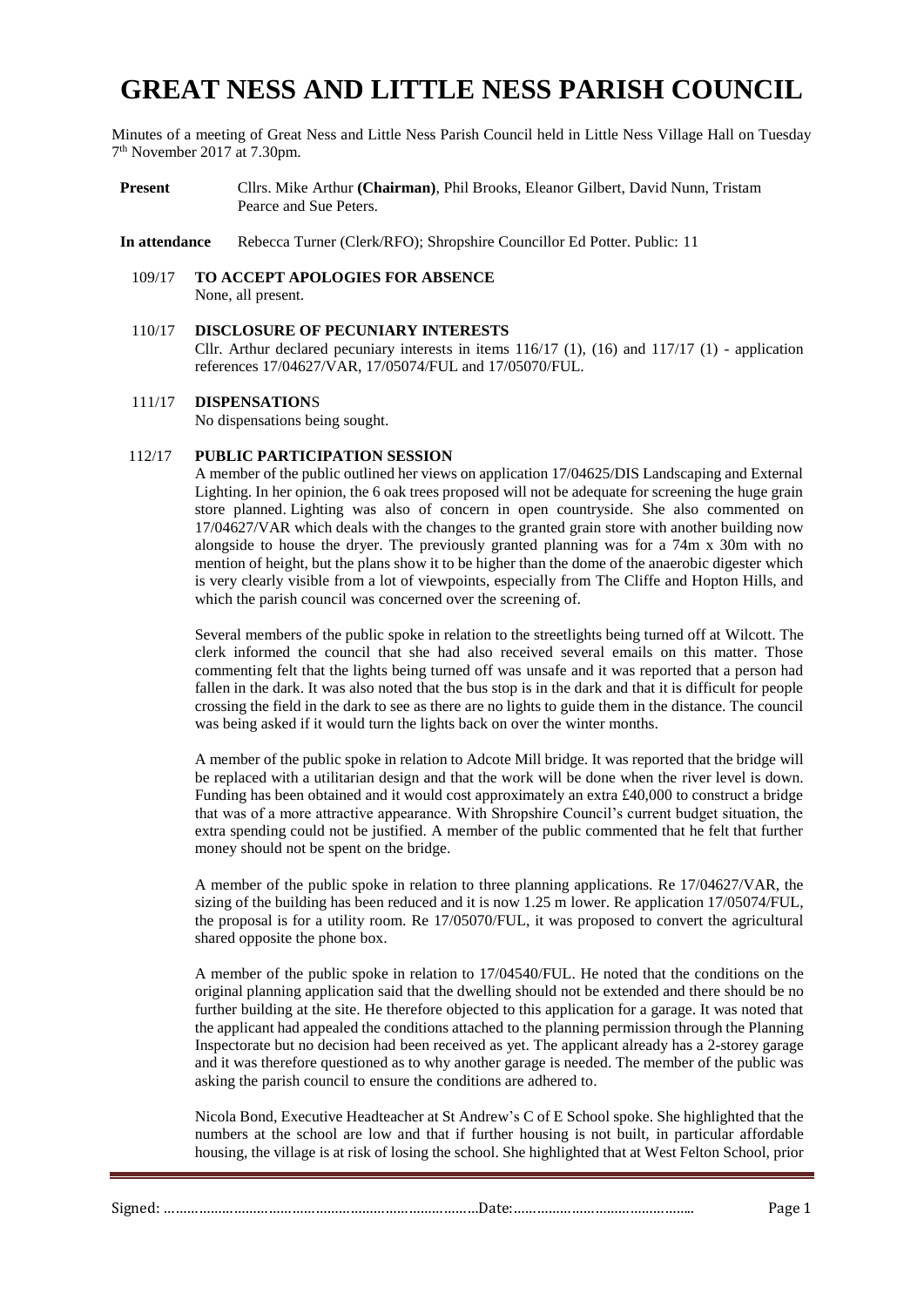to housing being built, there were 82 pupils and now there are 140. St Andrew's has federated with Weston Lullingfields, Kinnerley and West Felton schools. The school is very important to the community and is at the heart of the village and most of its employees live locally. The school has recently had Ofsted and SIAMS inspections and it was rated as Good in both. The school are raising funds for a MUGA which would be open to the community outside of school hours. They have already raised funds towards it and have quotations. If the development at The Crescent could contribute towards the remaining cost, this would be much appreciated.

#### 113/17 **MINUTES OF MEETING HELD ON 3 RD OCTOBER 2017**

It was **RESOLVED** to approve the minutes as being a correct record and they were duly signed by the chairman.

#### 114/17 **REPORTS**

- *a) Clerk's progress report –* noted.
- *b) Police Report –*not received.

*c) Shropshire Councillor – Ed Potter –* Councillor Potter spoke in relation to the consultation on the Shrewsbury North West Relief Road. He felt the potential to alleviate traffic on "rat run" back lane routes was an important benefit of the Relief Road but this was not highlighted in the consultation documents.

Councillor Potter advised that he has lobbied Councillor Nick Bardsley, Shropshire Council Portfolio Holder for Children and Young People, to address concerns re removal of youth funding in rural areas. A special LJC meeting on this matter has been provisionally scheduled for 29<sup>th</sup> November, time and venue to be confirmed. Councillor Potter also said that he would continue to press Baschurch parish to make a contribution towards the youth club as approximately one quarter of the children on roll at the club are from that parish.

Councillor Potter noted that the Local Plan Review is proposing that Nesscliffe remains as a community hub but that the remaining settlements which form part of the community cluster will be classed as open countryside. Councillor Potter said that he feels it is key for the parish to look at what it needs from developments in terms of community infrastructure and facilities. Councillor Potter also reported on Shropshire Council's finances. There is a projected £36 to £40 million shortfall in funding for next year but assurances have been offered that Shropshire Council should be able to set a three-year budget.

# 115/17 **PLANNING** – *Planning Notifications (for information only)*

- 1) **14/03797/OUT** Development Land West Of Oakfield, Nesscliffe, Shrewsbury, Shropshire - Outline application for the erection of 8No dwellings (to include access). *Awaiting decision.*
- 2) **14/05257/FUL** Proposed Dwelling Adj Hopton Farm, Nesscliffe, Shrewsbury, Shropshire - Erection of a Single Plot Exception (SPE) affordable dwelling and formation of access – *Awaiting decision.*
- 3) **16/03413/REM** Proposed Residential Development Opposite The Crescent, Nesscliffe, Shrewsbury, Shropshire - Reserved Matters pursuant to Outline planning application 13/04757/OUT (landscaping, scale, appearance and layout) for residential development of 24 dwellings. *Grant Permission*
- 4) **17/01576/REM** Phase 2 Proposed Residential Development Opposite The Crescent, Nesscliffe, Shrewsbury, Shropshire - Approval of reserved matters (appearance, landscaping, layout and scale) pursuant to permission 14/03357/OUT for the erection of 48 no. dwellings and associated garaging. *Awaiting decision.*
- 5) **17/02539/LBC** Ness Strange, Great Ness, Shropshire, SY4 2LE Conversion of traditional buildings into 6 residential dwellings and siting of a mini sewage treatment plant. *Awaiting decision.*
- 6) **17/02538/FUL** Ness Strange, Great Ness, Shropshire, SY4 2LE Conversion of tradition building into 6 residential dwellings and siting of a mini sewage treatment plant. *Awaiting decision.*

| $\sim$<br>.11 <sup>2</sup> | av: |
|----------------------------|-----|
|                            |     |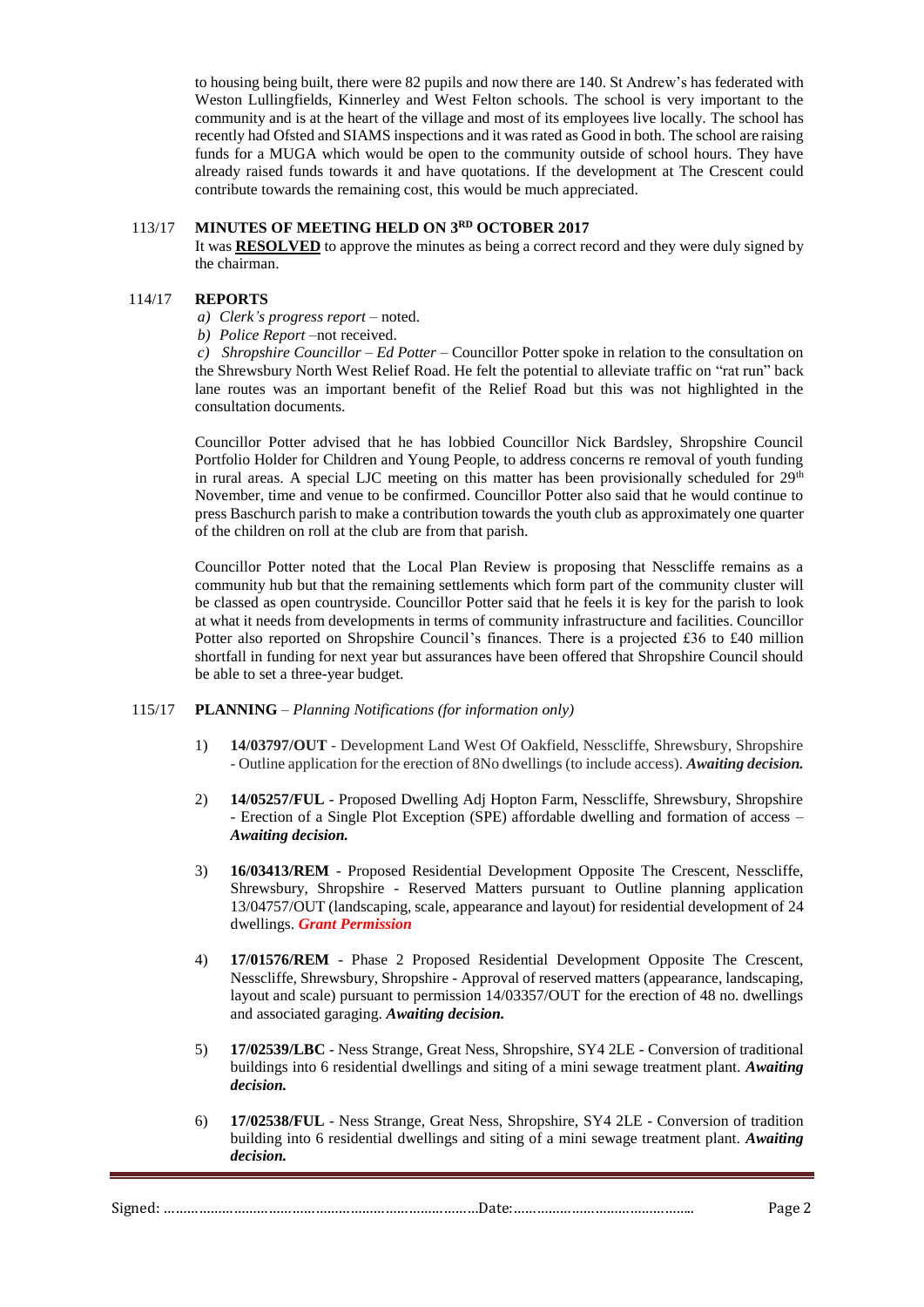- 7) **17/02260/VAR106** Land At, Wilcott, Shrewsbury, Shropshire Variation of Section 106 for planning application number (14/02242/OUT) to reduce the level of affordable housing contribution. *Awaiting decision.*
- 8) **17/02669/VAR106** Proposed Residential Development Land At, Wilcott, Shrewsbury, Shropshire - Variation of Section 106 for planning application number (14/01945/FUL) to reduce the level of affordable housing contribution. *Awaiting decision.*
- 9) **17/03106/FUL** Little Orchard, Adcote Lane, Nib Heath, Shrewsbury, SY4 2JX Erection of extension to timber clad, steel framed outbuilding. *Grant Permission.*
- 10) **17/03414/VAR106** Land Adj. Little Ness Village Hall, Little Ness, Shrewsbury, Shropshire, SY4 2LG - Variation of Section 106 for planning application number 13/03505/FUL to remove the requirement to contribute towards affordable housing. *Awaiting decision.*
- 11) **17/03471/FUL** 17 Kingsway, Wilcott, Shrewsbury, SY4 1BG Erection of a single storey front extension to replace existing porch. *Grant Permission*
- 12) **17/03473/FUL** 24 Valeswood, Little Ness, Shrewsbury, Shropshire, SY4 2LH Erection of a detached dwelling. *Grant Permission*
- 13) **17/02960/FUL** Great Ness Dryers Caravan Storage, Warehouse And Office, Rodefern Lane, Great Ness, Montford Bridge, Shrewsbury, Shropshire, SY4 1AT - Erection of detached dwelling with detached garage following demolition of agricultural/industrial buildings former grain store. *Awaiting decision.*
- 14) **17/04198/TPO -** Stable View, 19A Valeswood Lane, Valeswood, Little Ness, SY4 2LH Fell a line of 14 Lombardy Poplars protected by Shrewsbury and Atcham Borough Council (Valeswood Herb Farm, Great Ness) Tree Preservation Order 1987. *Grant Permission.*
- 15) **17/04094/TPO** 5 Brook Furlong, Nesscliffe, Shrewsbury, Shropshire, SY4 1BY Pruning crown thinning by approximately 15% of one prunus app tree protected by Shrewsbury and Atcham Borough Council (Land Off Hopton Lane, Nesscliffe) Variation of Tree Preservation Order 2003. *Grant Permission.*

## 116/17 **PLANNING APPLICATIONS**

*Cllr. Arthur left the room and Cllr. Brooks took the chair.*

1) **17/04627/VAR (validated: 26/09/2017)**

Address: Foxholes Buildings, Little Ness, Shrewsbury, Shropshire Proposal: Variation of Condition No. 3 (approved plans) attached to Planning Permission 17/02290/FUL dated 02 August 2017 Applicant: GC Davies & Co (C/o Agent)

**Comments:** It was **RESOLVED** to raise no objection.

*Cllr. Arthur returned to the room and resumed the chair*.

2) **17/04705/FUL (validated: 27/09/2017)**

Address: Kinton Manor, Kinton, Shrewsbury, Shropshire, SY4 1AZ Proposal: Erection of stables and garaging Applicant: Mr Daniel Donnelly (Kinton Manor, Kinton, Nr Nesscliffe, Shrewsbury, SY4 1AZ)

**Comments:** It was **RESOLVED** to raise no objection as it is noted that the garage has been moved back and the development is sensitive to the historic context of the site.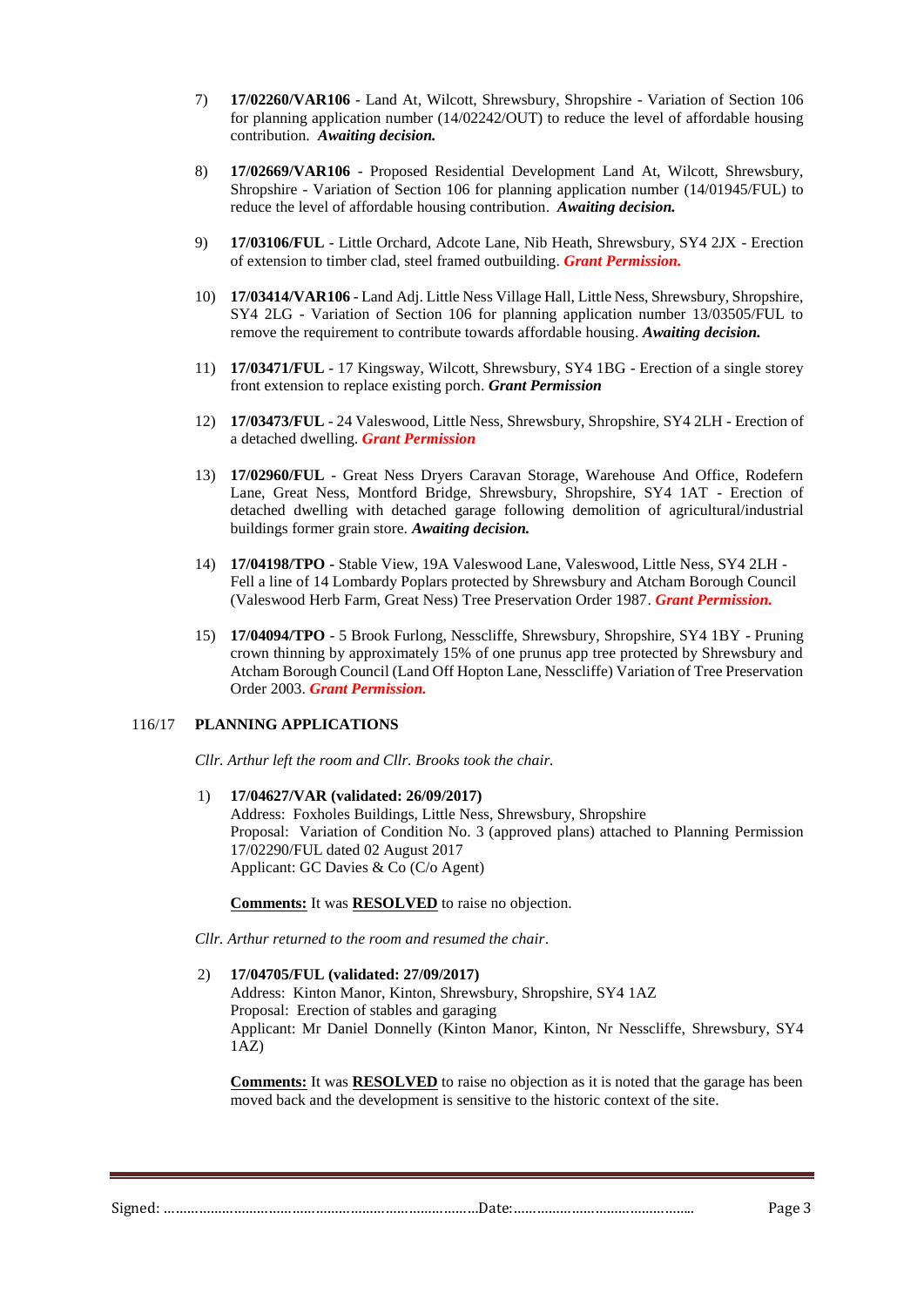## 3) **17/04706/LBC (validated: 27/09/2017)**

Address: Kinton Manor, Kinton, Shrewsbury, Shropshire, SY4 1AZ Proposal: Erection of stables and garaging affecting a Grade II Listed Building Applicant: Mr Daniel Donnelly (Kinton Manor, Kinton, Nr Nesscliffe, Shrewsbury, SY4 1AZ)

**Comments:** See 17/04705/FUL.

## 4) **17/04614/REM (validated: 10/10/2017)**

Address: Proposed Residential Development East Of Wilcot Lane, Nesscliffe, Shrewsbury, Shropshire

Proposal: Reserved matters pursuant to Outline permission 14/03259/OUT dated 22nd September 2015 for proposed housing development to include appearance, landscaping, layout and scale (Plot 1 only)

Applicant: Mr D Gratton (5 King Street, Wrexham, LL11 1HF)

**Comments:** It was **RESOLVED** to object because whilst the parish council is not opposed to the development overall, it has concerns about highway safety. If vehicles turn left out of the development, the road situation is acceptable but if they turn right, the lane is very narrow. The top end of the lane should therefore be closed to traffic and only available for pedestrians, horses and cyclists.

## 5) **17/04616/REM (validated: 10/10/2017)**

Address: Proposed Residential Development East Of Wilcot Lane, Nesscliffe, Shrewsbury, Shropshire

Proposal: Reserved matters pursuant to Outline permission 14/03259/OUT dated 22nd September 2015 for proposed housing development to include appearance, landscaping, layout and scale (Plot 2 only)

Applicant: Mr D Gratton (5 King Street, Wrexham, LL11 1HF)

**Comments:** It was **RESOLVED** to object because whilst the parish council is not opposed to the development overall, it has concerns about highway safety. If vehicles turn left out of the development, the road situation is acceptable but if they turn right, the lane is very narrow. The top end of the lane should therefore be closed to traffic and only available for pedestrians, horses and cyclists.

## 6) **17/04617/REM (validated: 10/10/2017)**

Address: Proposed Residential Development East Of Wilcot Lane, Nesscliffe, Shrewsbury, Shropshire

Proposal: Reserved matters pursuant to Outline permission 14/03259/OUT dated 22nd September 2015 for proposed housing development to include appearance, landscaping, layout and scale (Plot 3 only)

Applicant: Mr D Gratton (5 King Street, Wrexham, LL11 1HF)

**Comments:** It was **RESOLVED** to object because whilst the parish council is not opposed to the development overall, it has concerns about highway safety. If vehicles turn left out of the development, the road situation is acceptable but if they turn right, the lane is very narrow. The top end of the lane should therefore be closed to traffic and only available for pedestrians, horses and cyclists.

#### 7) **17/04618/REM (validated: 10/10/2017)**

Address: Proposed Residential Development East Of Wilcot Lane, Nesscliffe, Shrewsbury, Shropshire

Proposal: Reserved matters pursuant to Outline permission 14/03259/OUT dated 22nd September 2015 for proposed housing development to include appearance, landscaping, layout and scale (Plot 4 only)

Applicant: Mr D Gratton (5 King Street, Wrexham, LL11 1HF)

**Comments:** It was **RESOLVED** to object because whilst the parish council is not opposed to the development overall, it has concerns about highway safety. If vehicles turn left out of the development, the road situation is acceptable but if they turn right, the lane is very narrow.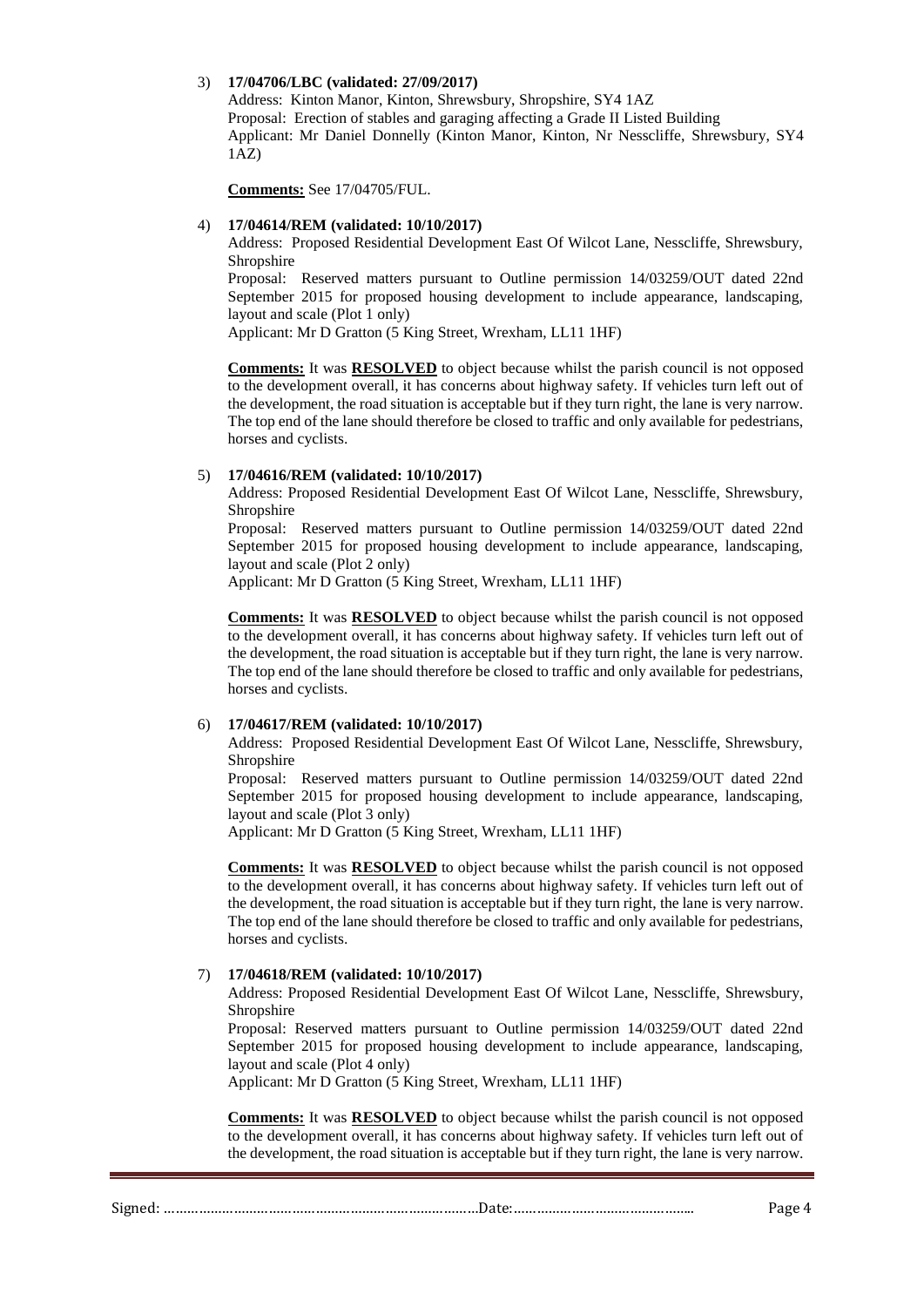The top end of the lane should therefore be closed to traffic and only available for pedestrians, horses and cyclists.

# 8) **17/04619/REM (validated: 10/10/2017)**

Address: Proposed Residential Development East Of Wilcot Lane, Nesscliffe, Shrewsbury, Shropshire

Proposal: Reserved matters pursuant to Outline permission 14/03259/OUT dated 22nd September 2015 for proposed housing development to include appearance, landscaping, layout and scale (Plot 5 only)

Applicant: Mr D Gratton (5 King Street, Wrexham, LL11 1HF)

**Comments:** It was **RESOLVED** to object because whilst the parish council is not opposed to the development overall, it has concerns about highway safety. If vehicles turn left out of the development, the road situation is acceptable but if they turn right, the lane is very narrow. The top end of the lane should therefore be closed to traffic and only available for pedestrians, horses and cyclists.

#### 9) **17/04620/REM (validated: 10/10/2017)**

Address: Proposed Residential Development East Of Wilcot Lane, Nesscliffe, Shrewsbury, Shropshire

Proposal: Reserved matters pursuant to Outline permission 14/03259/OUT dated 22nd September 2015 for proposed housing development to include appearance, landscaping, layout and scale (Plot 6 only)

Applicant: Mr D Gratton (5 King Street, Wrexham, LL11 1HF)

**Comments:** It was **RESOLVED** to object because whilst the parish council is not opposed to the development overall, it has concerns about highway safety. If vehicles turn left out of the development, the road situation is acceptable but if they turn right, the lane is very narrow. The top end of the lane should therefore be closed to traffic and only available for pedestrians, horses and cyclists.

#### 10) **17/04621/REM (validated: 10/10/2017)**

Address: Proposed Residential Development East Of Wilcot Lane, Nesscliffe, Shrewsbury, Shropshire

Proposal: Reserved matters pursuant to Outline permission 14/03259/OUT dated 22nd September 2015 for proposed housing development to include appearance, landscaping, layout and scale (Plot 7 only)

Applicant: Mr D Gratton (5 King Street, Wrexham, LL11 1HF)

**Comments:** It was **RESOLVED** to object because whilst the parish council is not opposed to the development overall, it has concerns about highway safety. If vehicles turn left out of the development, the road situation is acceptable but if they turn right, the lane is very narrow. The top end of the lane should therefore be closed to traffic and only available for pedestrians, horses and cyclists.

#### 11) **17/04622/REM (validated: 10/10/2017)**

Address: Proposed Residential Development East Of Wilcot Lane, Nesscliffe, Shrewsbury, Shropshire

Proposal: Reserved matters pursuant to Outline permission 14/03259/OUT dated 22nd September 2015 for proposed housing development to include appearance, landscaping, layout and scale (Plot 8 only)

Applicant: Mr D Gratton (5 King Street, Wrexham, LL11 1HF)

**Comments:** It was **RESOLVED** to object because whilst the parish council is not opposed to the development overall, it has concerns about highway safety. If vehicles turn left out of the development, the road situation is acceptable but if they turn right, the lane is very narrow. The top end of the lane should therefore be closed to traffic and only available for pedestrians, horses and cyclists.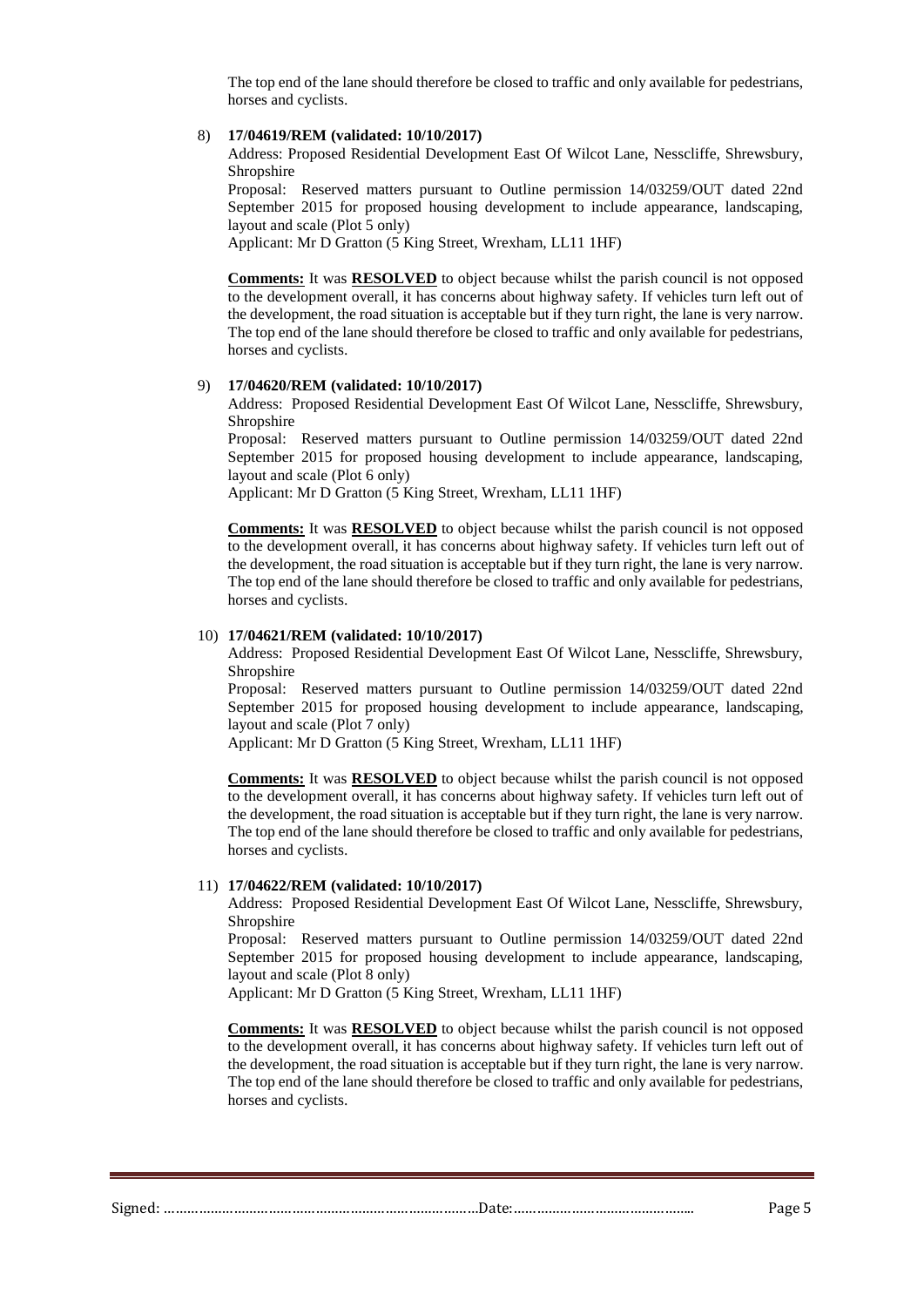#### 12) **17/04623/REM (validated: 10/10/2017)**

Address: Proposed Residential Development East Of Wilcot Lane, Nesscliffe, Shrewsbury, Shropshire

Proposal: Reserved matters pursuant to Outline permission 14/03259/OUT dated 22nd September 2015 for proposed housing development to include appearance, landscaping, layout and scale (Plot 9 only)

Applicant: Mr D Gratton (5 King Street, Wrexham, LL11 1HF)

**Comments:** It was **RESOLVED** to object because whilst the parish council is not opposed to the development overall, it has concerns about highway safety. If vehicles turn left out of the development, the road situation is acceptable but if they turn right, the lane is very narrow. The top end of the lane should therefore be closed to traffic and only available for pedestrians, horses and cyclists.

#### 13) **17/04540/FUL (validated: 16/10/2017)**

Address: Little Ness Manor, Little Ness, Shrewsbury, Shropshire, SY4 2LG Proposal: Application under Section 73A of the Town & Country Planning Act for the erection of one dwelling and 3-bay detached garage with external staircase for first floor domestic use; formation of vehicular access (modification to previously approved) Applicant: Mr J Homden (c/o Agent)

**Comments:** It was **RESOLVED** to object because the parish council has previously stated that it did not wish to see further development on the site and as such supported the restrictions in the planning permission. It therefore objects to this application for further development and notes that hedges have been removed; the parish council does not wish to see further hedges removed.

#### 14) **17/04956/REM (validated: 12/10/2017)**

Address: Proposed Dwelling West Of 24, Valeswood, Little Ness, Shropshire Proposal: Approval of reserved matters for scale, access, visibility splays, appearance, layout and landscaping (in pursuant to application reference 14/03618/OUT for the erection of one dwelling

Applicant: Mr & Mrs Revill

**Comments:** None.

15) **17/04319/REM - Approval of reserved matters (access) pursuant to permission (reconsultation) 15/00560/OUT for the erection of one dwelling**

Address: Development East Of Stoneycroft, Valeswood, Little Ness, Shrewsbury, Shropshire.

Applicant: Mr & Mrs Robinson

**Comments:** It was **RESOLVED** to object and request that the access is onto the road not the bridleway as this would also enable more passing places.

*Cllr. Arthur left the room and Cllr. Brooks took the chair.*

#### 16) **17/05074/FUL (validated: 20/10/2017)**

Address: Residential Development Land To The NW Of, Little Ness, Shrewsbury, Shropshire

Proposal: Application under Section 73A of the Town and Country Planning Act 1990 for the erection of one detached dwelling (Substitution of house type - Plot 1, previously approved under 16/03399/REM) Applicant: Foxholes Farm Limited (c/o Agent)

**Comments:** It was **RESOLVED** to object as the house proposed on plot 1 is now 4 bedroomed, not 3 as per the permitted application. The Parish Plan identifies that the need in the parish is for 2/3 bed homes not 4 beds.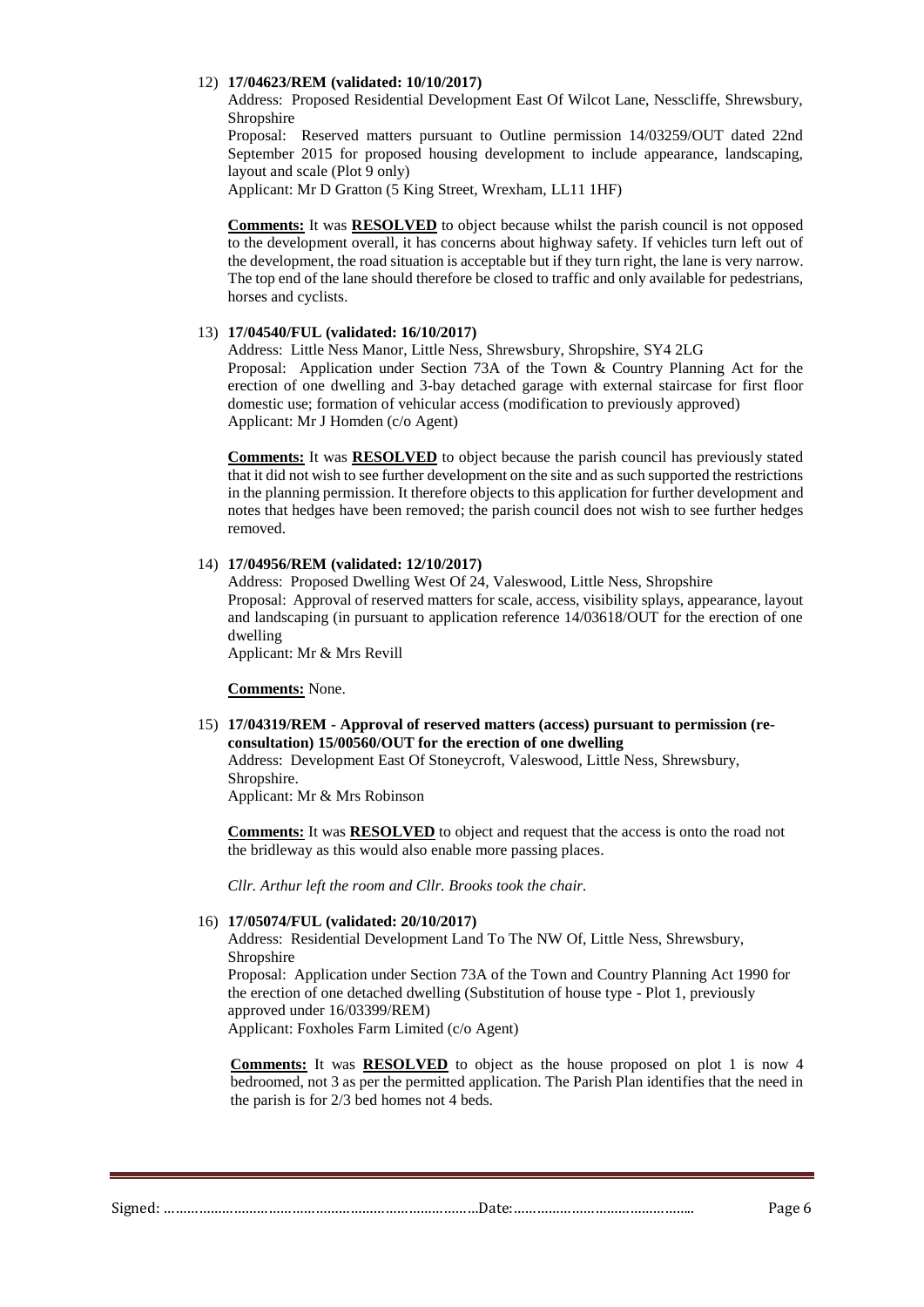#### 117/17 **PLANNING APPLICATIONS RECEIVED AFTER THE ISSUE OF THE AGENDA**

*Cllr. Arthur left the room and Cllr. Brooks took the chair.*

1) **17/05070/FUL** 

Address: Agricultural Building North Of Red House Farm, Little Ness, Shrewsbury Proposal: Conversion of and extension to agricultural building to form single dwelling Applicant: G.C. Davies & Co

**Comments:** It was **RESOLVED** to support the application as it is in accordance with the parish council's policy re suitable types of development.

*Cllr. Arthur resumed the chair.*

#### 118/17 **PARISH MATTERS –**

*a) Presentation from Amy Henson, Berrys re development of land at The Crescent, Nesscliffe –to consider update and proposals for community facility area and parking area*

Amy outlined the key changes to the plans:

- Phase 1 now has permission and it is intended to start work at the end of 2017 and complete quickly, ideally within a year.
- House numbers have been reduced to 39 for Phase 2 as per the original outline application. Six of these are affordable. Most have a garage and 3 parking spaces.
- Parking area has been provided for 16 cars
- The bus turning area has been removed as the school is not served by any buses dropping children daily – car parking has instead been provided as this is currently a significant issue in the surrounding area.
- The 'community space' shown on the outline has been earmarked for a Multi-Use Games Area which has been suggested as a potential use for the site.
- The new access into the southern part of the site has been removed as not considered necessary for the number of houses provided, the existing one serving phase 1 is more than sufficient in size to accommodate phase 2.
- The change to the access to the southern part of the site meant that a private drive could be located above the drainage easement and the layout reconfigured slightly to best use the available space.
- The removal of the access point into phase 2 means that road improvements/widening is no longer required on the main road and it can remain as per the current situation.
- The pedestrian crossing has been relocated closer to the entrance into the crescent to better serve the footfall from both phases 1 and 2.

Disappointment was expressed that the majority of the homes are 4/5 bedrooms as the need in the parish is for 2/3 bedroom homes. Various ideas for a community facility were put forward. It was suggested that it would be better if the developer paid for the MUGA to be at the school rather than on the community use area shown on the plans. This would mean the community facility area could have an alternative use such as a doctors or allotments. The importance of traffic calming was emphasised and this would benefit from enhancement. The parking at the school was welcomed and it was requested that this be built as early on as possible. Given the scale of development, members of the public and parish council felt that the developer should be providing a substantial amount of funding for community benefits, in addition to the CIL. Amy agreed to take the points made back to the developer and submit revised plans.

*b) Traffic Calming –* no update

*c) Two charities linked to St Andrews Church, Great Ness, ratification of two trustee –* no update *d) Play area – to consider recommendations re repairs, tree survey/works & inspections* – the clerk summarised repairs which are needed at the play area following a site visit and advice from Shropshire Council. The works total £1299.51 plus VAT and purchase of swing parts. It was **RESOLVED** to carry out the repairs. It was also **RESOLVED** to carry out a tree survey at Nesscliffe at an estimated cost of £200. It was further **RESOLVED** to ask Shropshire Council to commence monthly inspections at both play areas.

*e) Social Media Policy –* it was **RESOLVED** to adopt the draft policy.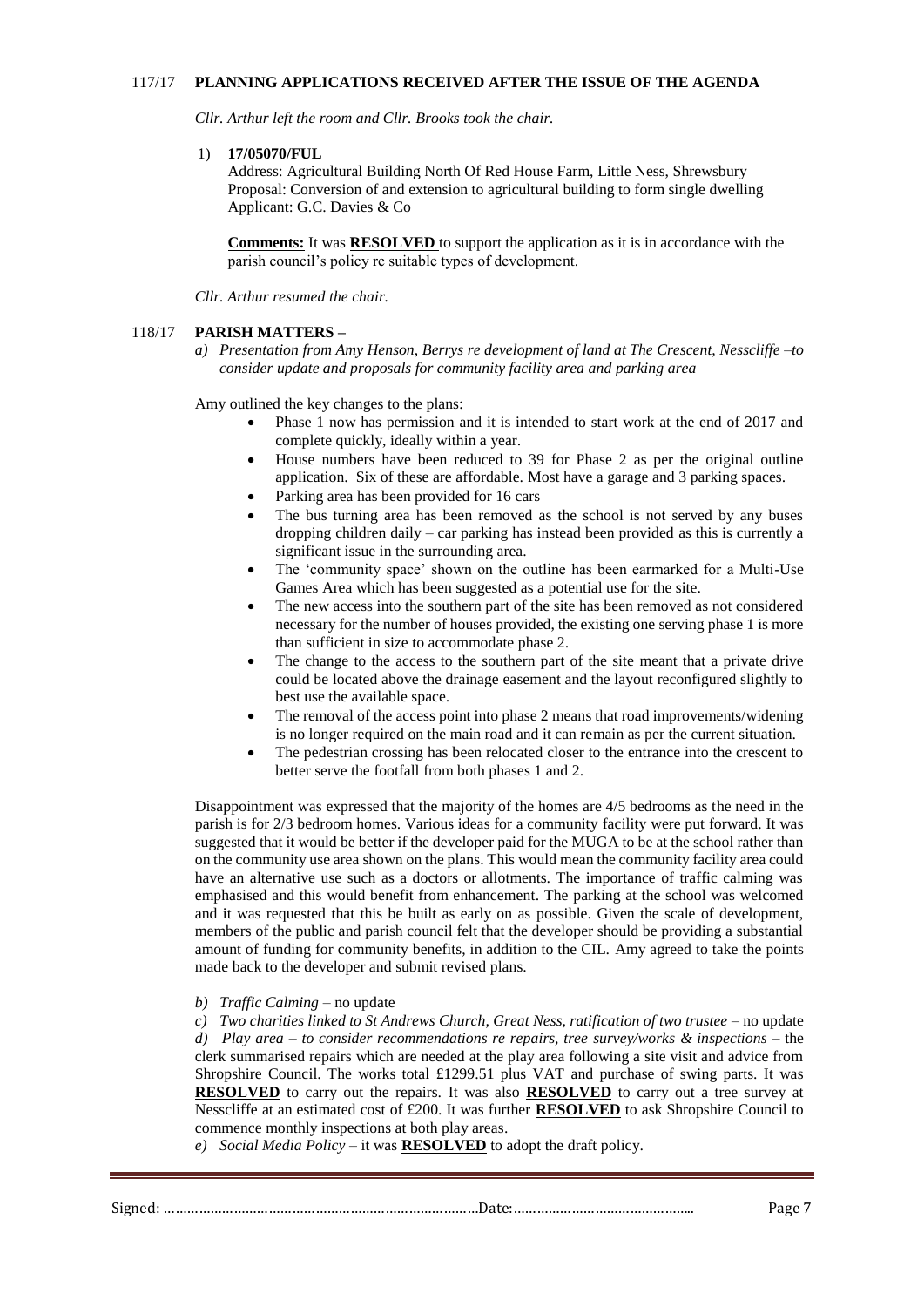- *f) Collapse of Adcote Mill Bridge* the update in the public session was noted.
- *g) To receive reports of other parish matters (for information only)*
	- The lighting at the Skycast satellite site has been replaced and is blindingly bright. Clerk to write to Skycast.

#### 119/17 **FINANCE**

*a) Bank balances –* the clerk advised that she had not yet received the statement.

*b) Payments –* it was **RESOLVED** to approve the following payments and set up a standing order for future payment of the clerk's salary:

## **Main account**

| Chq. No    | <b>Payment to</b> | <b>Description</b>      | <b>Net</b> | <b>VAT</b> | Gross    |
|------------|-------------------|-------------------------|------------|------------|----------|
| $DD$ (chq  | Scottish          | Electricity portacabin  | £22.80     | £1.14      | £23.94   |
| 10538      | Power             |                         |            |            |          |
| cancelled) |                   |                         |            |            |          |
| $DD$ (chq  | <b>ICO</b>        | Registration fee        | £35.00     | £.00       | £35.00   |
| 10539      |                   |                         |            |            |          |
| cancelled) |                   |                         |            |            |          |
| 10542      | R Turner          | October salary $\&$     | £272.50    | 0.00       | £272.50  |
|            |                   | expenses                |            |            |          |
| 10543      | <b>RBL</b>        | Poppy appeal            | £34.00     | £0.00      | £34.00   |
| 10544      | Graham            | Repairs at Nesscliffe & |            |            |          |
|            | Taylor            | grass cutting           | £880.00    | £176.00    | £1056.00 |
| 10545      | Shropshire        | RoSPA inspections       |            |            |          |
|            | Council           | 2017 (Nesscliffe only)  | £160.00    | £32.00     | £192.00  |
| 10546      | R Turner          | Office equipment        | £393.15    | £0.00      | £393.15  |

#### **Playing Fields/Youth Club Account**

| Cheaue No | Payment to        | <b>Description</b>      | Net    | VAT   | Gross  |
|-----------|-------------------|-------------------------|--------|-------|--------|
| 10052     | <b>Nesscliffe</b> | Room hire $-17$ July to | £60.00 | £0.00 | £60.00 |
|           | Village Hall      | 25 September            |        |       |        |

It was also **RESOLVED** to pay up to £320 for the pantomime tickets for the Youth Club – amount to be confirmed and clerk to arrange payment between meetings.

*c) Transparency Grant –* it was not that a grant of £411.99 had been received.

*d) Internet banking –* it was **RESOLVED** to set up internet banking with triple authorisation.

*e) Draft budget 2018/19 –* the draft budget circulated by the clerk was noted. It was of concern than Shropshire Council cuts in grants would mean the parish would need to increase its precept in order to support services currently part grant funded. Cllr. Brooks highlighted that any contribution to the Nesscliffe Hill Country Park was not in the budget and if the council did contribute this would add further to the precept. The budget and precept will be set at the  $6<sup>th</sup>$  February 2018 meeting by which time it is hoped that further information on grant funding will be available.

120/17 **YOUTH CLUB** – the clerk had obtained details of which parishes children attending the youth club reside in. It was noted that a significant number of children are from Baschurch parish and that there are also children from other neighbouring parishes such as Bomere Heath and Montford Bridge. It was agreed to write to the parishes who have children from the area attending and ask if they would contribute towards the cost of the youth worker. The clerk was also asked to write to Ruyton XI Towns Parish Council thanking them for donating towards the youth club.

## 121/17 **CORRESPONDENCE**

*a) Local Plan Review Preferred Scale & Distribution of Development consultation -* to be considered next meeting.

- *b) Place Plan Review*  to be considered at next meeting.
- *c) Shrewsbury NW Relief Road Consultation -* it was **RESOLVED** to support the proposal.